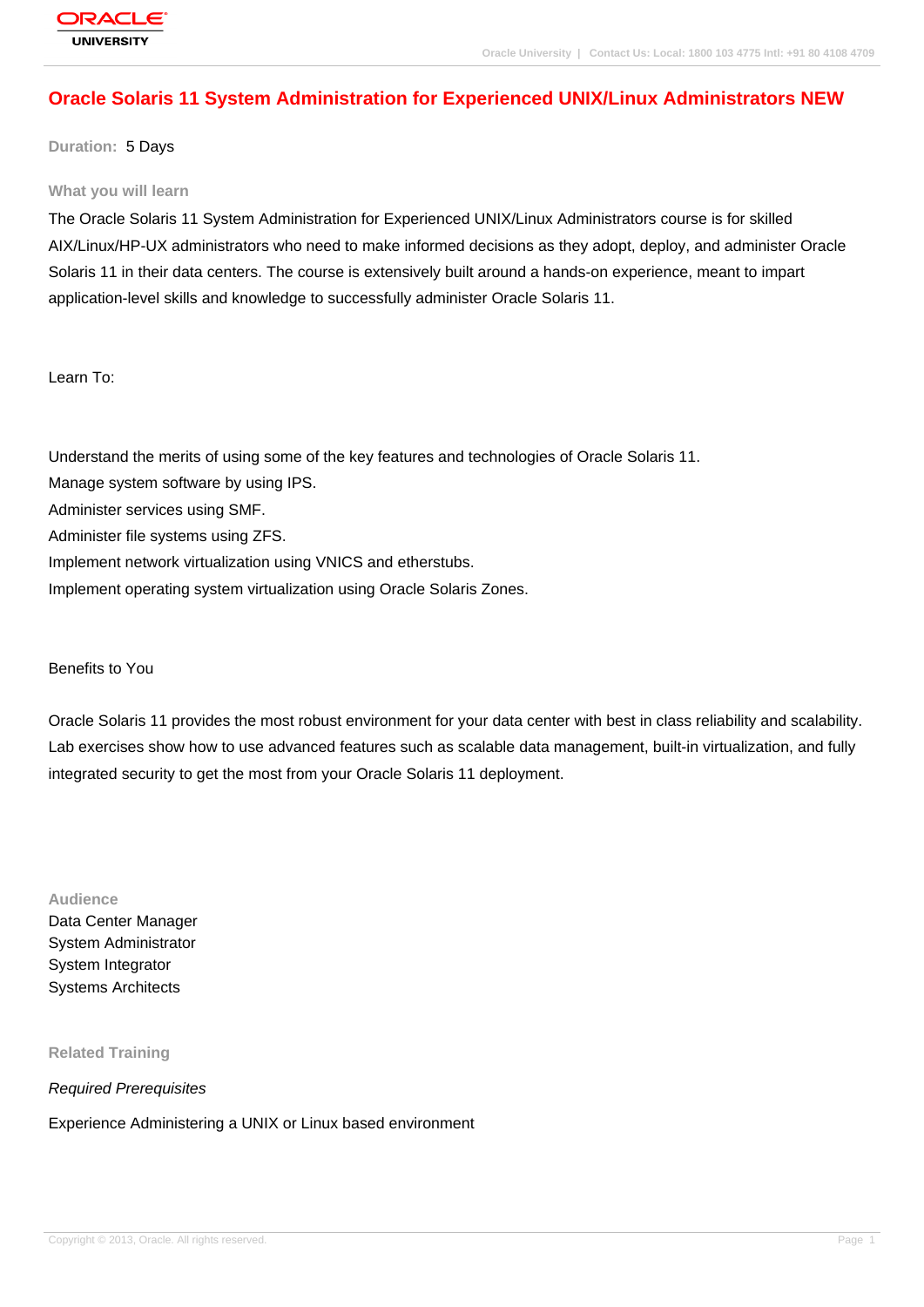#### **Course Objectives**

Administer system software using IPS

Administer services using SMF

Configure the network

Administer ZFS

Configure user accounts

Install Oracle Solaris 11

Configure Oracle Solaris Zones

Monitor system resources using observability tools

#### **Course Topics**

### **Administering System Software Using IPS**

Explain the various platforms Oracle Solaris supports Explain the role of IPS in administering system software Use IPS to Update the Oracle Solaris 11 operating system Upgrade Oracle Solaris 11 to Oracle Solaris 11.1 using IPS Configure a local IPS package repository Configure network client access to the local IPS server Administer software packages using CLI and Package Manager Administer boot environments

### **Administering Services Using SMF**

Explain the role of SMF in administering services Configure SMF services Administer SMF services Control SMF services Troubleshoot SMF services

# **Administering ZFS**

Explain the role of ZFS in data management Administer ZFS storage pools Administer ZFS file systems Manage data redundancy with mirrored storage pools Administer ZFS snapshots and clones Secure ZFS file systems Troubleshoot ZFS failures

### **Configuring the Network**

Explain the fundamentals of networking in Oracle Solaris 11 Configure a network interface Implement network virtualization Configure network high availability